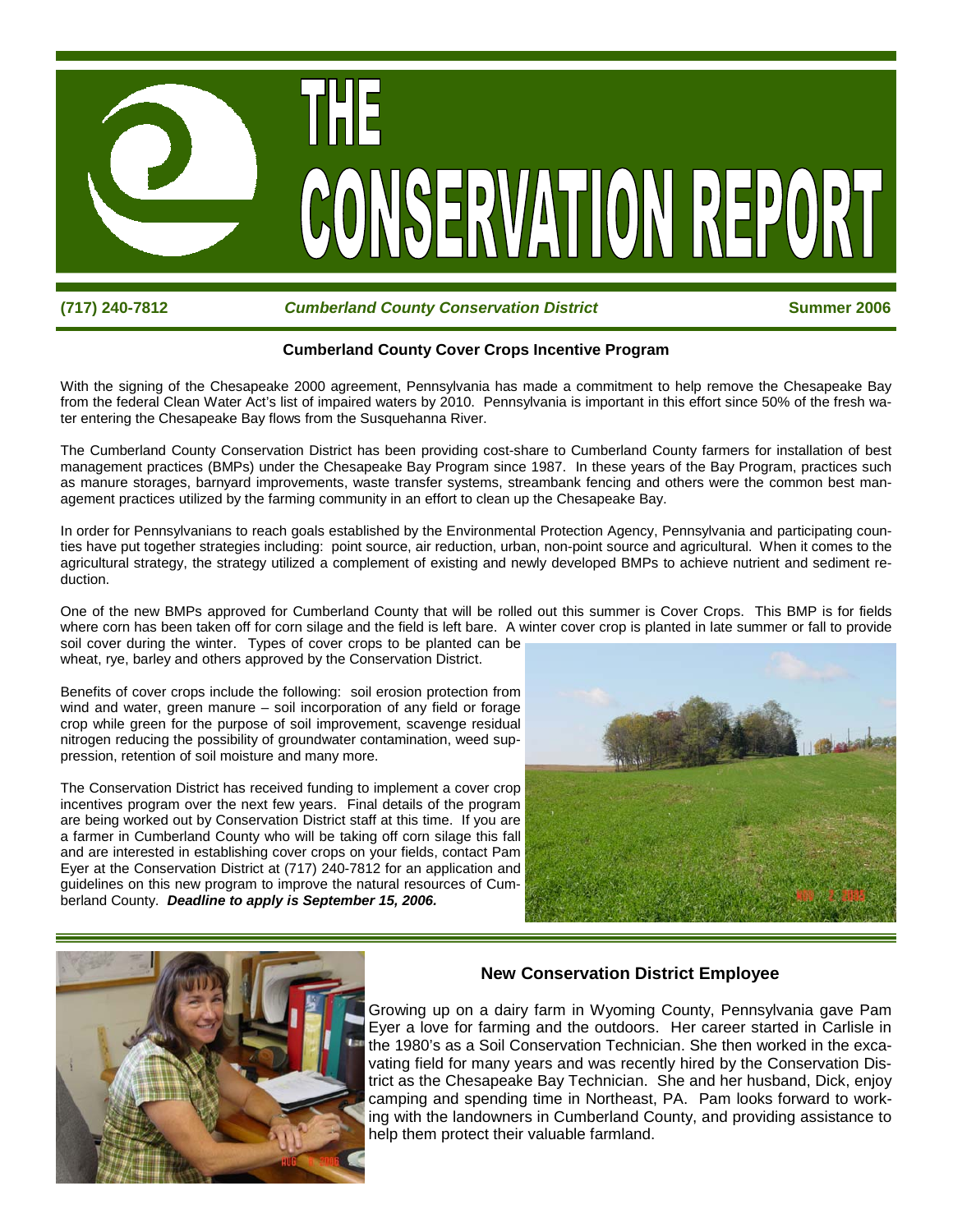

# CONSERVATION REPORT

### **4th Annual Cumberland County Conservation District Golf Tournament**



The 4th Annual Cumberland County Conservation District Golf Tournament will be held at Mayapple Golf Links on October 4, 2006 with a shotgun start at 12:30 pm. The entry fee is \$60/participant and is due to the Cumberland County Conservation District no later than September  $29<sup>th</sup>$ . The entry fee includes golf, cart, prizes, non-alcoholic beverages, and a steak and chicken dinner afterward. Practice balls will be provided for warm-up before the event. For more information about the tournament and for an entry form please visit our website at www.cumberlandcd.com and for information and directions to Mayapple Golf Links please log on to www.mayapplegolflinks.com. All proceeds from the event support environmental education scholarships for Cumberland County students. Register early to make sure you get a spot and share this announcement with your friends and co-workers. Please contact Vince or Mike at  $(717)$  240-7812 with any questions you may have. We hope to see you on October  $4<sup>th</sup>$ .

## **Pennsylvania Manure Regulations Updated**

The State Conservation Commission has spent the last five years reviewing and updating Pennsylvania's nutrient management regulations. The new regulations will go into effect on October 1, 2006. These changes address scientific advances in agronomics and manure management. By adopting the new practices, producers can improve their profitability while enhancing water quality and doing their part to help improve the Chesapeake Bay.

The regulations are a balance between properly applying manure generated on high density animal operations (operations with more than 2,000 pounds of animal per acre) without over restricting the movement of nutrients throughout the state. The revisions cover a wide range of topics, including phosphorous management, exporting manure from farms, manure setbacks from water sources, seasonal application of manure, manure stacking in crop fields, soil testing, and financial assistance for best management practice implementation and plan development. The regulations changes also take into account pleasure operations that have greater than 8,000 pounds of animals and met the 2,000 pounds of animal per acre. This will include many pleasure horse operations that were excluded from the previous version of the regulations.

## **CONSTRUCTION SITE STABILIZATION**

With the hot days of summer ending and the cooler days of fall approaching it is time to start thinking about stabilizing your construction site. The stabilization can be either a temporary measure until some future activity disturbs the site again or it can permanent. DEP regulations require that when the earthmoving activity ends the site must be stabilized. What does end mean? Is that every day, a weekend or an extended period. The regulations do not specify, but common sense says that any extended period of inactivity will require some type of temporary or permanent stabilization. For example, any site where the earth moving equipment has been removed should be stabilized. Sites that are completed should be stabilized per the approved erosion control plan. That usually requires a soil sample be tested for the proper amounts of lime and fertilizer, seed and straw mulch. Other options maybe erosion control matting, compost or even sod. Any swales or concentrated flow areas will require some type of erosion control matting.

Temporary measures may be seed and mulch or compost or wood chips or some other non-erosive material, such as stone. The seeding should be completed as soon as possible in the fall to allow the grass to become established. Late season planting may require a cover crop such as wheat or barley to be added to the mix. Help to keep Cumberland County streams clean by doing your part. Get those sites green!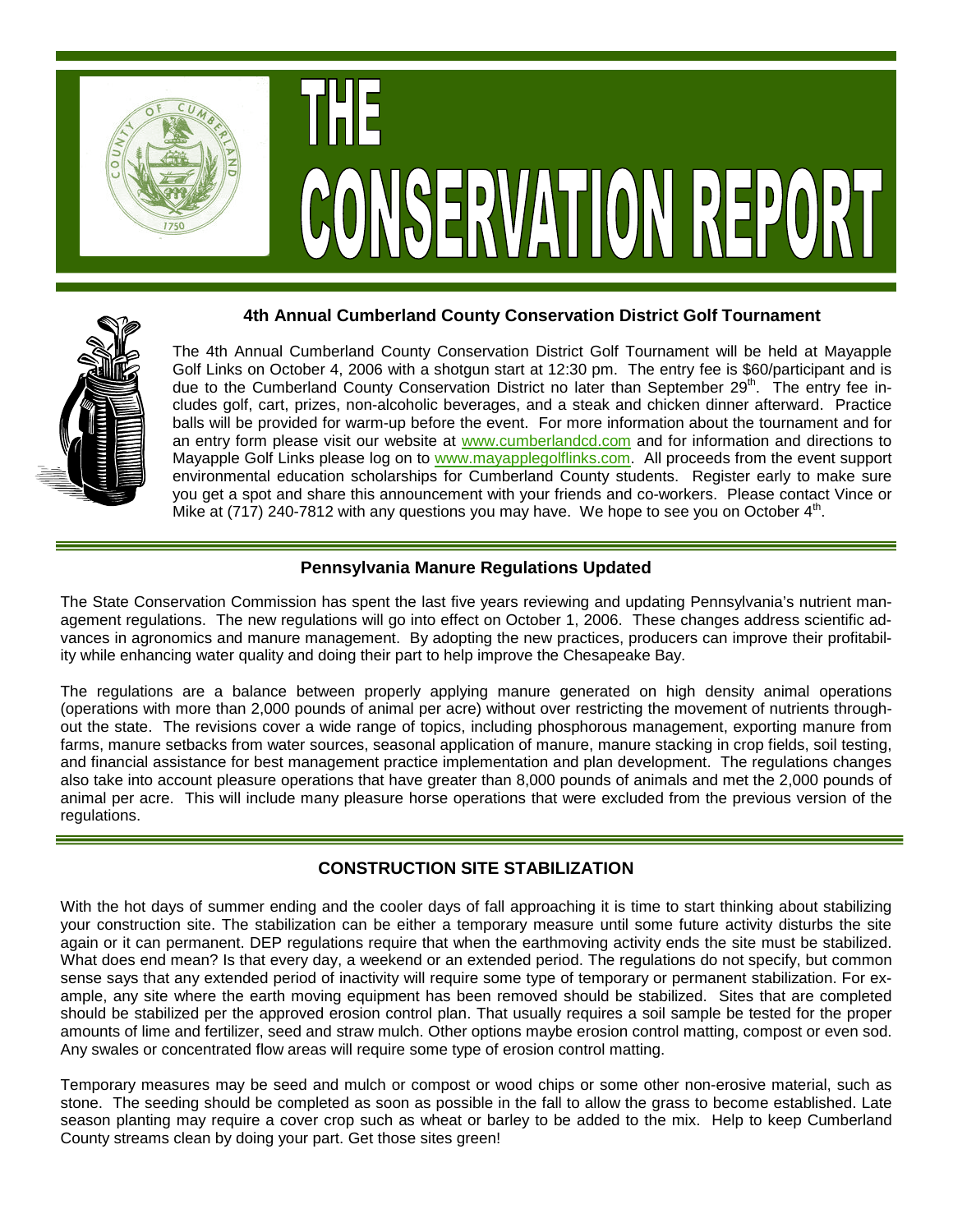### **CUMBERLAND COUNTY CONSERVATION DISTRICT HOLDS ANNUAL ENVIROTHON**

 MECHANICSBURG, PA – Students from seven area high schools competed in the annual Cumberland County Envirothon on Tuesday, May 2, at Mechanicsburg Sportsmen's Association, Silver Spring Township. The top three overall scores were The Bundle of Sticks from Cumberland Valley High School in first place. The Droptine Dreamers from Carlisle Area in second place, and The Swamp Monsters! from Carlisle Area in third place. The Bundle of Sticks team represented Cumberland County at the 2006 Pennsylvania Envirothon at Penn State Mont Alto Campus in Franklin County on May 22 and 23. The team finished in 37<sup>th</sup> place at the station testing part of the competition out of 64 teams. In the oral component part of the competition, the Bundle of Sticks finished 48<sup>th</sup> out of the same amount of teams.

 The annual Cumberland County Envirothon, presented by the Cumberland County Conservation District, gives high school students hands-on field experience dealing with environmental issues. Students complete five exams that present problems focusing on wildlife, aquatics, forestry, soils, and a current issue; this year's issue was water stewardship in a changing climate. Seven schools totaling 26 teams representing 104 students participated. Mechanicsburg Sportsmen's Association prepared a snack and lunch for the event and all participants and advisors received a Cumberland County Envirothon t-shirt. Additionally, the Conservation

District received financial support from the following local businesses, which helped to provide for lunch, trophies and t-shirts for the event.

> **2006 Contributors**  Alpha Consulting Engineers, Inc Michael C. D'Angelo, PLS H Edward Black & Associates Diffenbaugh Surveying Evans Engineering, Inc. Gannett Fleming, Inc. John W. Gleim Jr., Inc. The Homestead Group, Inc. Hoover Engineering Services Inc. Liberty Excavators, Inc. Lobar, Inc. McCoy Bros., Inc. Melham Associates P.C. Pennoni Associates, Inc. Rettew Associates, Inc Snoke's Excavating & Paving, Inc. Triple Crown Corp Yingst Homes, Inc.



**Caption for photo: Pictured is the winning team of the 2006 Cumberland County Envirothon, held at Mechanicsburg Sportsmen's Association. They are from left to right, Lindsey Leonard, Andy Welte, Kisha Flawd, John Ballou, and Tasha Bretz.** 

### **CUMBERLAND COUNTY CONSERVATION DISTRICT COLLEGE SCHOLARSHIPS AVAILABLE FOR 06/07 SCHOOL YEAR**

 The Cumberland County Conservation District has established an Environmental College Scholarship Program to support agricultural and environmental education students residing in Cumberland County. Profits from the 2006 tree seedling sale have enabled the Conservation District to once again offer two scholarships for this school year.

 Two \$500 scholarships are being offered for the 06/07 school year to College students who meet the requirements listed below and are chosen as recipients by the Conservation District Board of Directors.

### **STUDENT ELIGIBILITY:**

- 1. Cumberland County Resident
- (Graduated from Cumberland Co. H.S.)
- 2. Major in:
	- a) Agriculture
	- b) Environmental Resource Management
	- c) Conservation
	- d) Forestry
	- e) Other Related Field
- 3. Four year majors Junior or Senior
- 4. Associate Degrees Second Year

### **DEADLINE FOR APPLICATION IS OCTOBER 20, 2006**

**FOR APPLICATION CONTACT:**  CUMBERLAND COUNTY CONSERVATION DISTRICT 43 BROOKWOOD AVE., SUITE 4 CARLISLE, PA 17013-9172 Phone 717-240-7812 cgoshorn@ccpa.net